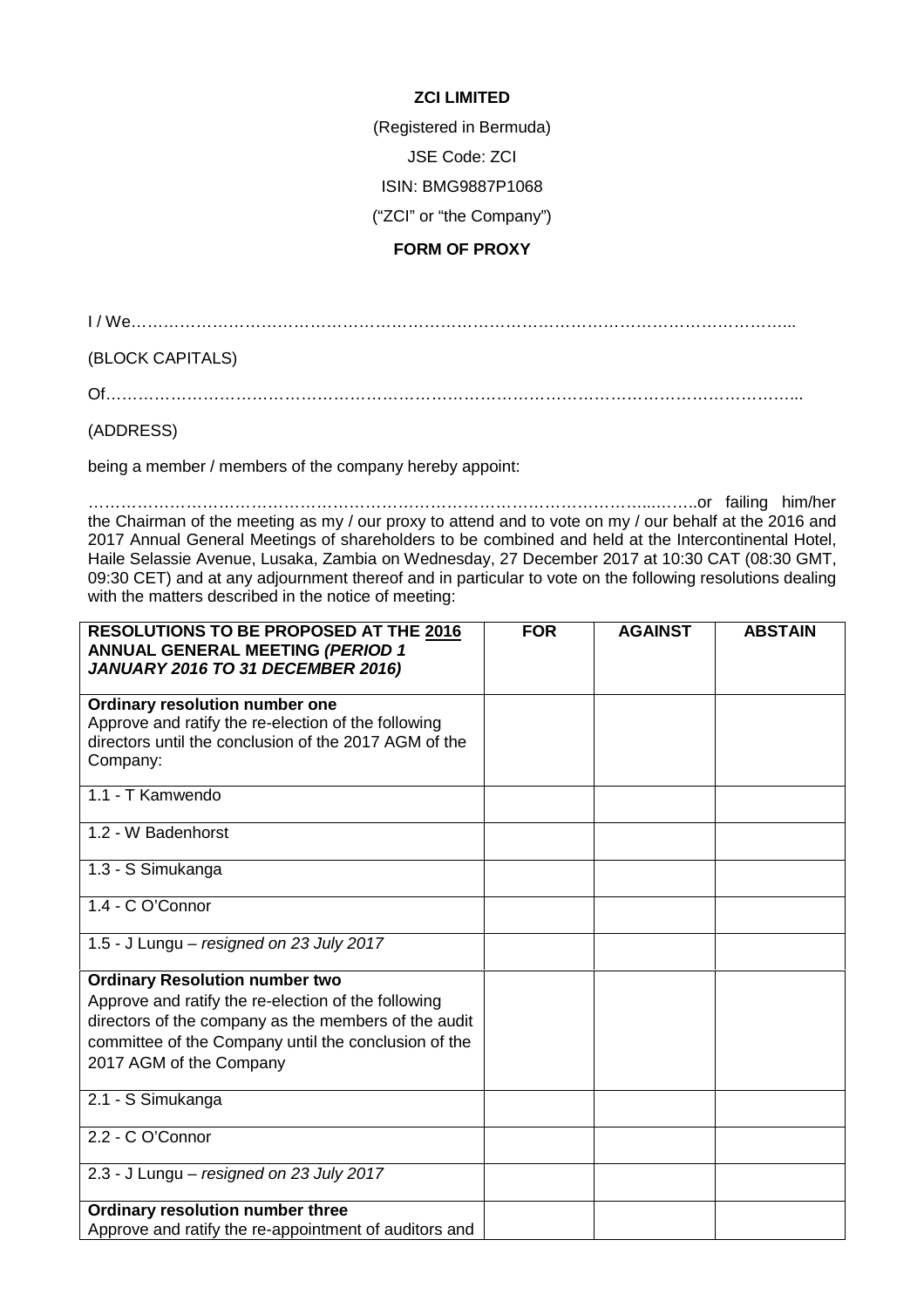| the fixing of remuneration for the year ended 31<br>March 2017. |  |  |
|-----------------------------------------------------------------|--|--|
|                                                                 |  |  |
| <b>Ordinary resolution number four</b>                          |  |  |
| Approve and ratify the remuneration of the directors            |  |  |
| for the year ended 31 March 2016, as follows:                   |  |  |
| 4.1 - S Simukanga – USD30,940.00                                |  |  |
| 4.2 - T Kamwendo - USD215,800.00                                |  |  |
| 4.3 - C O'Connor - USD23,800.00                                 |  |  |
| 4.4 - J Lungu - USD23,800.00                                    |  |  |
| 4.5 - W Badenhorst - USD23,800.00                               |  |  |
| <b>Ordinary resolution number five</b>                          |  |  |
| Approve and ratify all actions taken by the directors           |  |  |
| of ZCI for the period from 1 January 2016 to 31                 |  |  |
| December 2016.                                                  |  |  |

| <b>RESOLUTIONS TO BE PROPOSED AT THE 2017</b><br>ANNUAL GENERAL MEETING (PERIOD 1<br>JANUARY 2017 TO 27 DECEMBER 2017) | <b>FOR</b> | <b>AGAINST</b> | <b>ABSTAIN</b> |
|------------------------------------------------------------------------------------------------------------------------|------------|----------------|----------------|
| <b>Ordinary resolution number six</b>                                                                                  |            |                |                |
| Re-election of the following directors until the                                                                       |            |                |                |
| conclusion of the 2018 AGM of the Company:                                                                             |            |                |                |
| 6.1 - T Kamwendo                                                                                                       |            |                |                |
| 6.2 - W Badenhorst                                                                                                     |            |                |                |
| 6.3 - S Simukanga                                                                                                      |            |                |                |
| 6.4 - C O'Connor                                                                                                       |            |                |                |
| <b>Ordinary Resolution number seven</b>                                                                                |            |                |                |
| To elect the following directors of the company as the                                                                 |            |                |                |
| members of the audit committee of the company until                                                                    |            |                |                |
| the conclusion of the 2018 AGM of the Company:                                                                         |            |                |                |
| 7.1 - S Simukanga                                                                                                      |            |                |                |
| 7.2 - C O'Connor                                                                                                       |            |                |                |
| Ordinary resolution number eight                                                                                       |            |                |                |
| Re-appointment of auditors and to fix remuneration                                                                     |            |                |                |
| for the year ending 31 March 2018.                                                                                     |            |                |                |
| <b>Ordinary resolution number nine</b>                                                                                 |            |                |                |
| Approve the remuneration of the directors for the                                                                      |            |                |                |
| year ended 31 March 2017, as follows:                                                                                  |            |                |                |
| 9.1 - S Simukanga - USD30,940.00                                                                                       |            |                |                |
| 9.2 - T Kamwendo - USD215,800.00                                                                                       |            |                |                |
|                                                                                                                        |            |                |                |